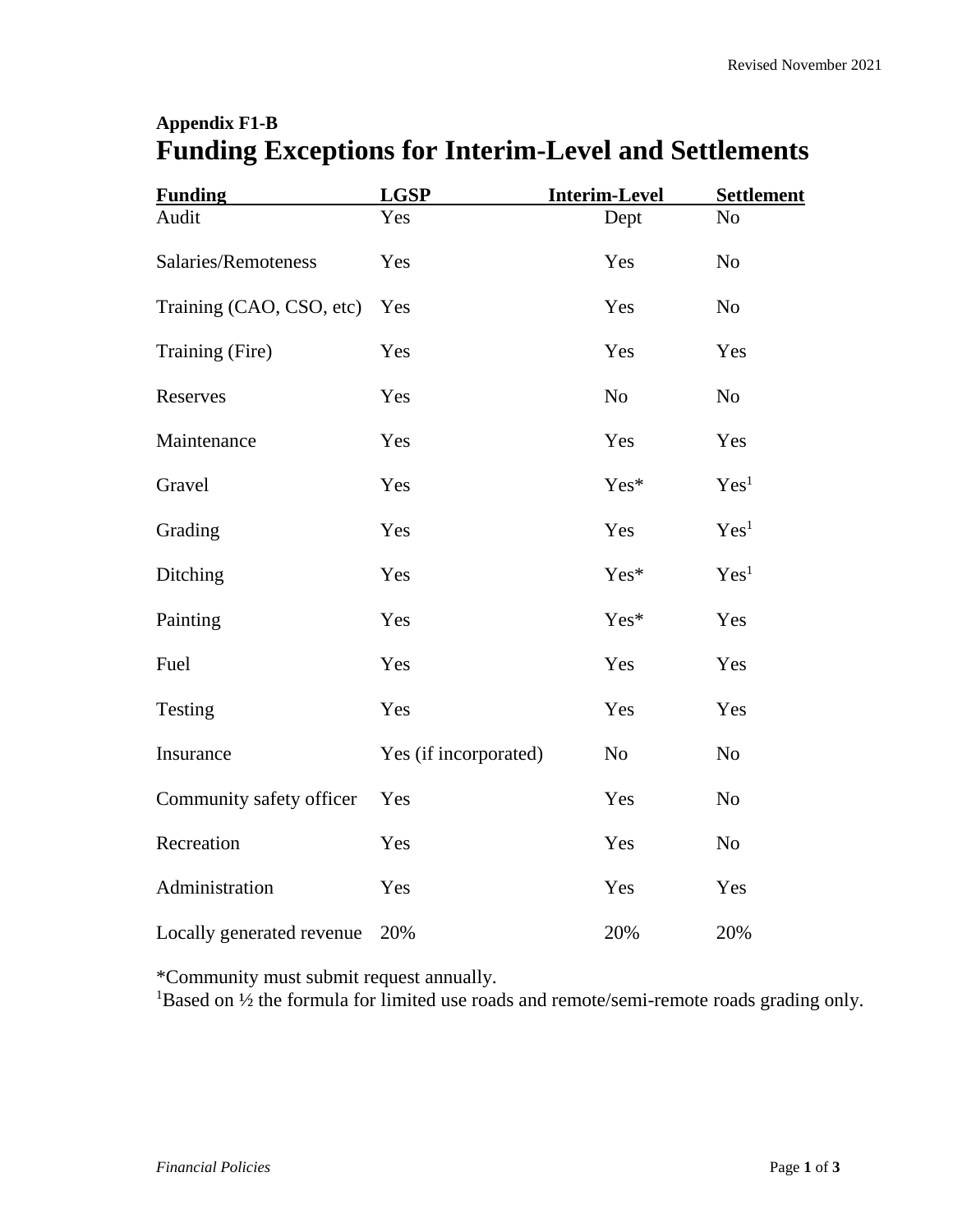| <b>LGSP</b>              | <b>Interim-Level</b> | <b>Settlement</b>          |
|--------------------------|----------------------|----------------------------|
| <b>Barrows</b>           | <b>Berens River</b>  | Aghaming                   |
| <b>Bissett</b>           |                      | <b>Baden</b>               |
| <b>Brochet</b>           |                      | <b>Granville Lake</b>      |
| Camperville              |                      | Herb Lake Landing          |
| Cormorant                |                      | <b>Little Grand Rapids</b> |
| <b>Crane River</b>       |                      | <b>Loon Straits</b>        |
| <b>Cross Lake</b>        |                      | Powell                     |
| Dallas/Red Rose          |                      | <b>Princess Harbour</b>    |
| Dauphin River            |                      | <b>Red Deer Lake</b>       |
| Dawson Bay               |                      | Red Sucker Lake            |
| Duck Bay                 |                      | <b>Salt Point</b>          |
| Easterville              |                      |                            |
| <b>Fisher Bay</b>        |                      |                            |
| <b>Gods Lake Narrows</b> |                      |                            |
| Harwill                  |                      |                            |
| Homebrook                |                      |                            |
| <b>Island Lake</b>       |                      |                            |
| Mallard                  |                      |                            |
| Manigotogan              |                      |                            |
| Matheson Island          |                      |                            |
| <b>Meadow Portage</b>    |                      |                            |
| <b>Moose Lake</b>        |                      |                            |
| <b>Nelson House</b>      |                      |                            |
| Norway House             |                      |                            |
| Pelican Rapids           |                      |                            |
| Pikwitonei               |                      |                            |
| Pine Dock                |                      |                            |
| Seymourville             |                      |                            |
| <b>Rock Ridge</b>        |                      |                            |
| Sherridon                |                      |                            |
| <b>Spence Lake</b>       |                      |                            |
| <b>Thicket Portage</b>   |                      |                            |
| Wabowden                 |                      |                            |
| Waterhen                 |                      |                            |